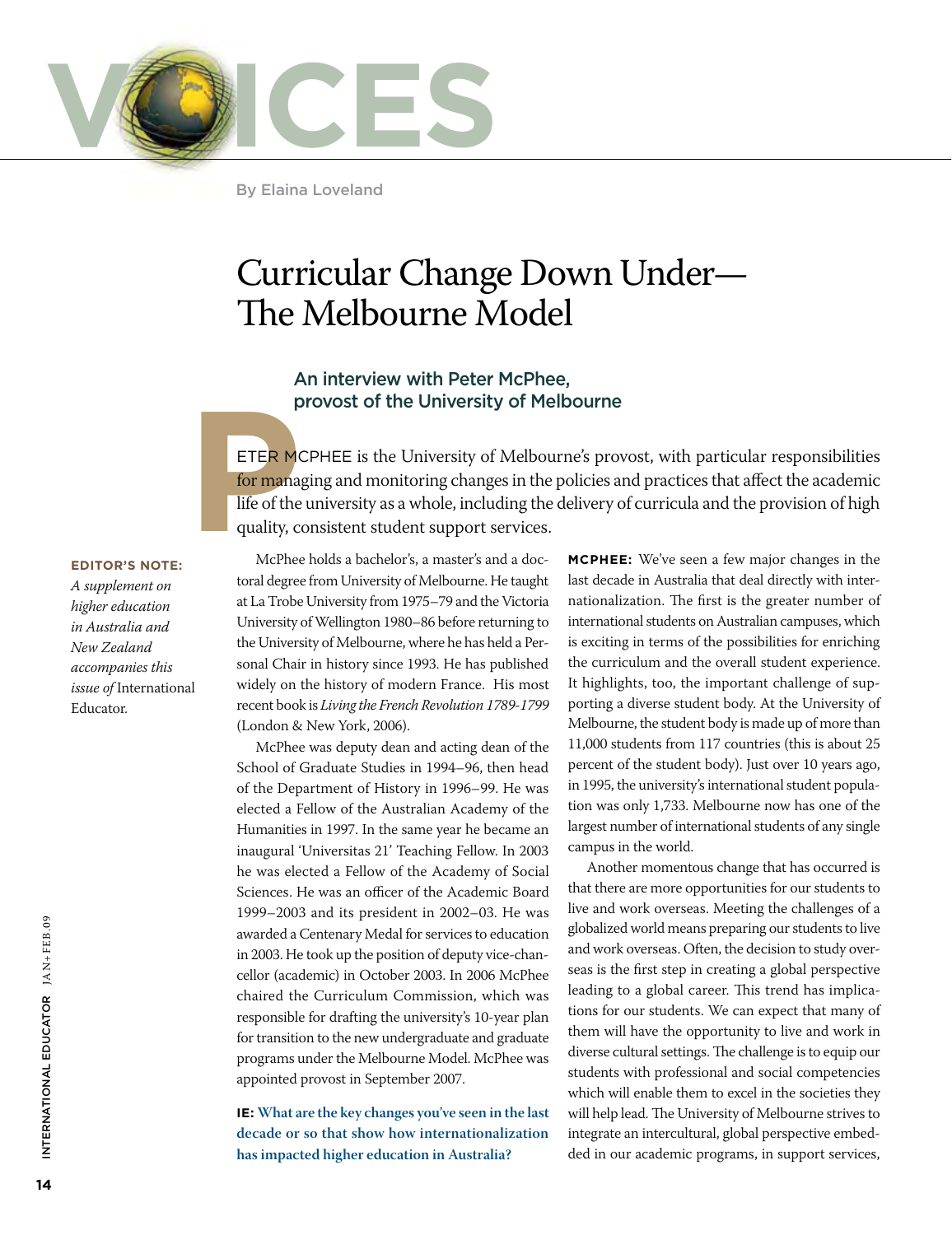

#### Peter McPhee

and in the broader student experience, which we feel should be integral to the character of any university of international standing.

Finally, there are now increased options for international students. Students have an increasingly broad range of choice when it comes to selecting an institution of higher learning. Barriers to international education have been reduced, and in some cases eliminated, and institutions around the world are making significant investments in higher education to attract top students. The Melbourne Model (described below in detail) is the University of Melbourne's commitment to advancing and differentiating the student experience. In addition, the university has invested in a significantly expanded scholarship program which provides opportunities and support for students from all over the world recognizing academic achievement as well as acknowledging a special responsibility to provide access to higher education to students who might otherwise be excluded.

#### **IE: How is the Bologna Process impacting higher education in Australia?**

**McPhee:** The Bologna Process has resulted in more opportunities for collaboration and cooperation between Australian staff and students and their European counterparts. For example, comparable degrees provide added incentive for students interested in mobility programs. In addition, the Bologna Process has also successfully highlighted global trends in higher education and required Australia, as a country, to assess the implications. The University of Melbourne has been involved with others in the development of a common format Graduation Statement, closely modeled on the successful diploma supplement.

#### **IE: The University of Melbourne implemented the "Melbourne Model" in February 2008. How is this new curriculum model reflecting the globalization of higher education in Australia?**

**McPhee:** The structure of the Melbourne Model draws on the 3+2+3 or three-cycle structure identified with the Bologna Process, the objectives of North American undergraduate education, and related developments in Asia. The university aspires to offer internationally transferable qualifications and in many ways its curriculum reflects these broad trends in the globalization of higher education.

The Melbourne Model, however, is also placed within the context of Australian higher education policy and history. In particular, our New Generation undergraduate degrees seek to provide both depth and breadth and clear pathways into graduate programs and research higher degrees through honor's and master's. This is not a rigid framework. The core of the model is graduate entry to professional programs, but timeframes are adapted where necessary by particular professional requirements. Graduate programs vary from two years for architecture and education to four years for medicine. The model is aligned with, rather than, reproducing international structures.

#### **IE: What are the key components of the "Melbourne Model"?**

**McPhee:** The Melbourne Model is based on a core undergraduate degree or 'New Generation' degree, leading to one of three post-degree options: a career, a graduate professional degree, or a research higher degree.

New Generation undergraduate students are encouraged to specialize in a specific discipline (depth) as well as gain knowledge across disciplines (breadth). Students are required to select 'breadth subjects' from outside their core study areas. The 'breadth' subjects of the new degrees build multiple competencies in students by engaging them in cross-disciplinary learning and teaching, equip-